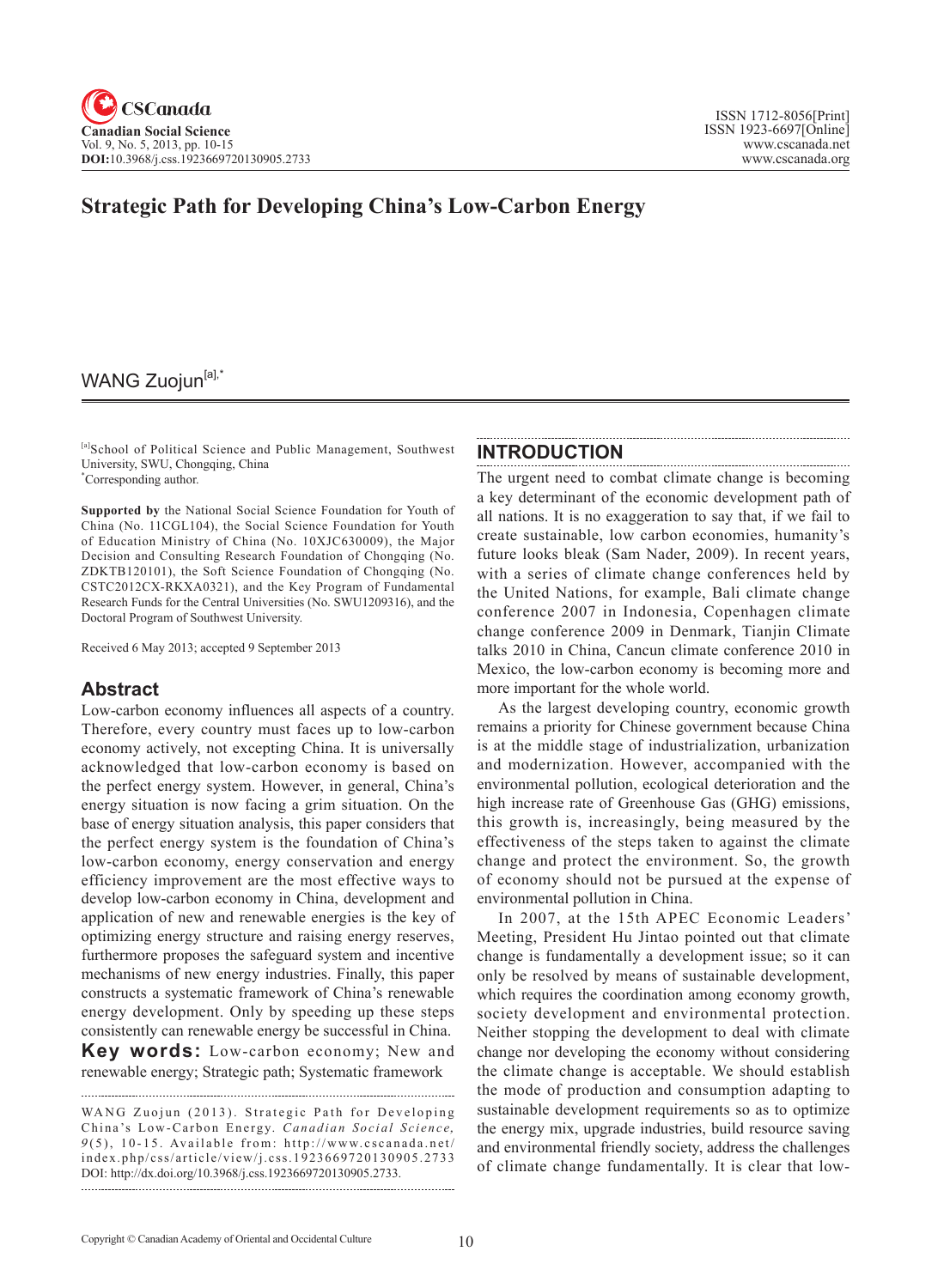carbon economy is the central part of China's sustainable development strategy now, it is high time that Chinese government put considerable emphasis on and implement it as soon as possible.

In 2008, Wu Xiaoqing, Vice Minister of Ministry of Environmental Protection of China emphasized that whether China can stand the world's forefront in future decades, may be largely determined by China's adjustable ability to low-carbon economy development, China must take active action promptly to address the global lowcarbon economy challenge.

At present, China is the world's largest emitter of carbon dioxide  $(CO_2)$ , the significant increment of  $CO_2$  emissions accounts for 57% of the global  $CO<sub>2</sub>$  emissions increment from 2000 to 2006. In contrast, India is 6.03%, US is only 0.22%. On the other hand, as far as total emissions are concerned, in  $2006$ , the amount of  $CO<sub>2</sub>$  emissions related to the energy industry is 5.65 Gt in China, which is 20% of the global  $CO<sub>2</sub>$  emissions and a little lower than the 5.67 Gt of the US (Jiang, Sun. & Li, 2010).

Therefore, China must follow the way of low-carbon economy for coping with climate change, promoting sustainable development, expediting transformation of the economic development pattern, safeguarding national energy security and building the resource-saving and environment-friendly society.

# **1. THE FOUNDATION OF LOW-CARBON ECONOMY: PERFECT ENERGY SYSTEM**

China is at the medium term of industrialization and urbanization, economic growth rapidly will last a long time. However, energy system has been becoming the "bottle-neck" of economic expansion because the second industry proportion is too high, coal continues to dominate energy system and energy demand depends on oil import heavily. So, these basic steps of realizing lowcarbon economy must be speeded up energetically such as improving energy system, cutting energy intensity, enhancing energy efficiency, developing renewable energy so as to propel energy conservation and emission reduction.

#### **1.1 China's Energy Mix Is Now Facing a Grim Situation**

As the world's largest coal producer and consumer China's economy growth depends heavily on the coal, coal's consumption is about twice as much as that of America, the world's second largest coal producer and consumer.

Firstly, China's energy consumption structure is unreasonable, the proportion of coal consumption is too high. Compared with world's average value of 27.8% in the world's primary energy consumption system, lower than 20% in developed countries in 2007, coal consumption is as high as 69.5% in China's primary energy consumption system. Excessive Coal consumption leads to high "carbon intensity" and obvious "high carbon" feature in the process of economy development. As the world's largest emitter of carbon dioxide now, China's CO<sub>2</sub> emission increment shows a significant increase. At present,  $85\%$  of the CO<sub>2</sub>,  $90\%$  of the sulfur dioxide  $(SO<sub>2</sub>)$  and 73% of the smoke dust are resulted from coal combustion. Economic losses caused by the  $CO<sub>2</sub>$  emission account for 2.2% of GDP (National Bureau of Statistics, 2008). In 2007, China substituted for America became the world's largest emitter of  $CO<sub>2</sub>$ . Moreover, as the fifteenth oil producer, China is the second largest oil consumer, oil import dependence will increase from nearly 50% today to 80% in 2030 (National Energy Administration, 2007). Large amount of energy resources have to be imported to meet the requirements of economic development in the future.

Secondly, China's energy efficiency is only half of the world's average value. Compared energy efficiency with Japan, the highest energy efficiency country, "China's energy usage efficiency is only one quarter of that of Japan, that is to say, China's energy cost is four times that of Japan under the same output value of \$100" said Wang Jianguo, the Director of China low carbon Development Research Centre, Peking University.

According to the report "Climate Change Solution-Prospect of the Year 2050" of WWF (World-Wide Fund for Nature ), China's current total energy efficiency is about 33%, which is about 10% lower than that of the developed countries. The average energy consumption in power, steel industry, nonferrous metals industry, petrochemical engineering, building materials, chemical engineering, light duty industry and textile industry is 40% higher than the international advanced level. Taking coefficient of energy mining into consideration, total mineral resources recover is 30%, which is about 20% lower than the international advanced level. Take the case of coal exploitation, the average rate of the coal mining is only 30% (Gong, 2009).

Lastly, the effect of energy conservation and emission reduction is still not optimistic. For pursuing "GDP Political achievement", many provinces did not attach importance to energy conservation and emission reduction. By September 2010, most of provinces have not completed the target of energy consumption per unit GDP is decreased by 20% in the 11th Five-Year Plan, merely Beijing and Tianjin fulfilled the task (Liu, 2010). Furthermore, there are still big differences in energysaving performance among the 30 Chinese provinces. Average energy consumption value per unit of GDP of the whole country is 1.077 tons of standard coal per million yuan in 2009; however, there were 18 provinces whose energy-saving performances were lower than the national average value. Energy consumption per unit of GDP of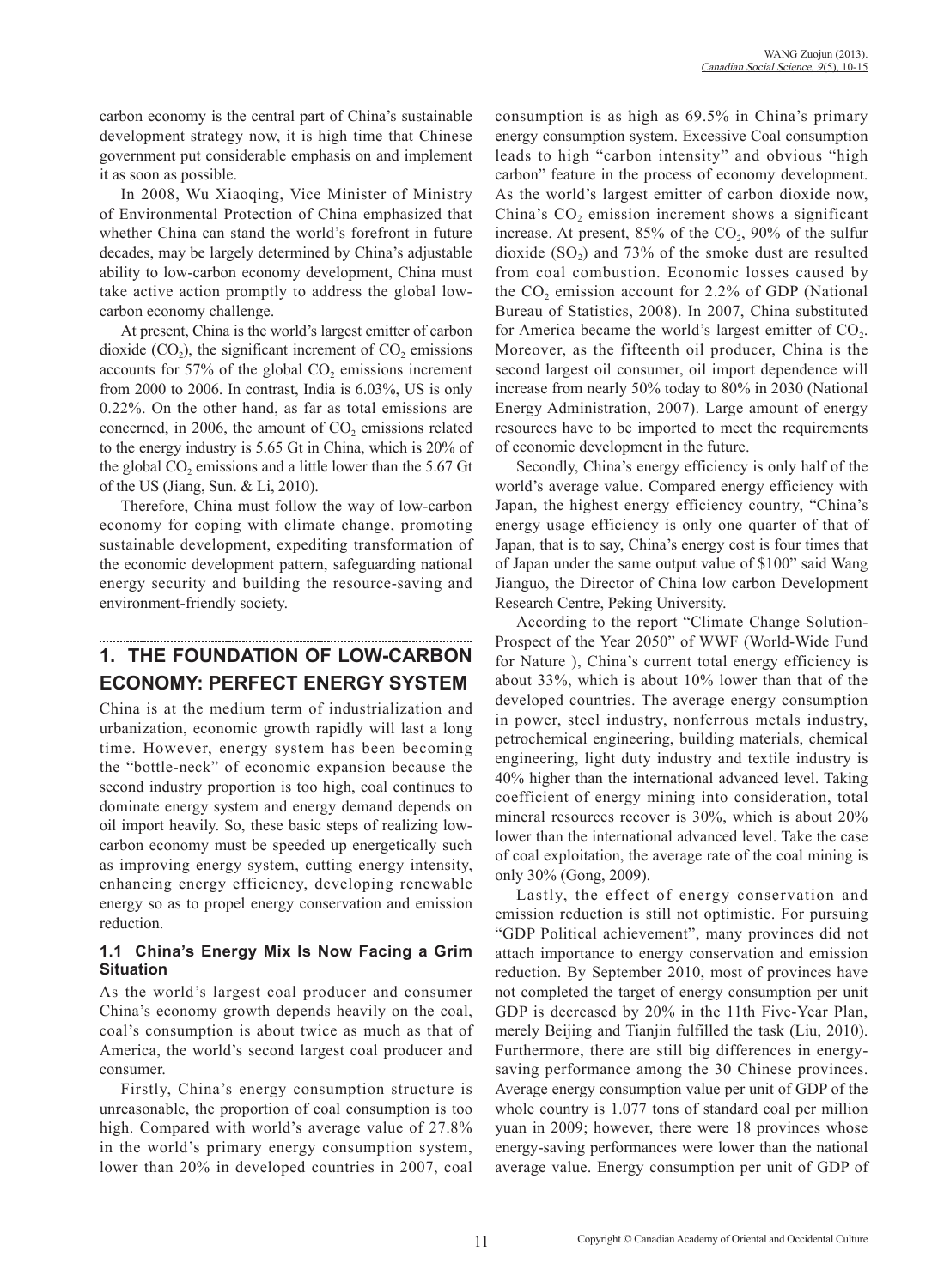Ningxia was as high as 3.454 that was about 6 times as much as the lowest 0.606 of Beijing. In terms of energy intensity cutting, Gansu took the lead, cutting its energy intensity by 6.9% that was 4.6 times as much as the lowest 1.53% of Xinjiang (National Bureau of Statistics, National Development and Reform Commission, National Energy Administration, 2010). Moreover, it was reported that many provinces still insisted on "GDP worship" in the 12th five-year plan, for example, Fujian, Heilongjiang, Guangxi and Guizhou proposed to double the per capita GDP.

Facts have shown that there are still a big gap between China and developed countries on energy mix and energy efficiency, this is the important root cause of becoming the largest emission country. Therefore, improvements of energy structure and energy efficiency are the essential prerequisite for the low carbon economy development of China.

#### **1.2 Energy Conservation And Energy Efficiency Improvement Are The Most Effective Ways To Develop Low-Carbon Economy**

On the one hand, China carries out the energy development strategy and gives importance to energy conservation and exploitation, but energy conservation should be given priority. In the meantime, energy efficiency improvement contributes to about 54% reductions, is vital to emission reduction (Jiang, Sun, & Li, 2010). Chinese government has taken many effective measures to propel these works. China has adopted and is implementing the National Climate Change Program, which includes mandatory national targets for reducing energy intensity and the discharge of major pollutants, and increasing forest coverage and the share of renewable energy for the period of 2005 through 2010. By reducing energy intensity alone, China can save 620 million tons of standard coal in the five-year period, equivalent to cutting 1.5 billion tons of carbon dioxide emissions (Hu, 2009).

Energy efficiency improvement is announced as the first priority of China's energy policy in the 11th and 12th Five-Year Plan, the revised Energy Conservation Law of China on October 2007 proclaims that energy conservation is a national policy, and so on. In April 2006, China established the ''Top 1000 Enterprises Energy Conservation Action Program''. These enterprises consumed 33% of the national total and 47% of industrial energy consumption in 2004. The program aims to save 100 million tce cumulatively during the period 2006– 2010, thus making a significant contribution to China's overall goal of 20% energy intensity improvement (Zhang, 2010).

In addition, governments encourage people to buy energy saving and new energy vehicles, build new energy saving civil buildings through strictly implementing energy efficacy standard. In addition, Chinese government adjusts vehicle purchase tax or excise tax, carries out automobile rural discount policy and household electrical appliances to rural areas.

On the other hand, Chinese government speeds up "close down, suspend operation, merge with others or shift to different line of production" and "eliminate backward production capacity", encourage construction of large, more efficient and cleaner units. On August 8th 2010, Ministry of Industry and Information Technology of China (MIIT) proclaimed the list of 2087 "eliminate backward production capacity" enterprises of 18 industries and demanded these enterprises to be closed before the end of September. The minister of MIIT, Li Yizhong pointed out: "only by speeding up to eliminate backward production capacity, can extensive mode of economic growth of high input, high pollution, high consumption and low output be changed, can industrial structure be optimized, can international competitive ability be enhanced, and can large industries to grow stronger. Those enterprises that don't observe the regulations to eliminate backward production capacity will be withdrew the sewage discharge permission licenses, banks and financial institutions can't provide them for any forms of additional credit granting support, investment management departments can't examine and approve and the new investment projects, land resource management departments can't approve additional land and related departments refuse to transact the production permit for them. Those enterprises with heavy tasks and fulfill them smoothly would be offered support funds for technological transformation, energy conservation and emission reduction, land development and utilization, financing support, and so on.

#### **2.3 Structure Developing and Utilizing New and Renewable Energy Is the Key of Optimizing Energy Structure and Raising Energy Reserves**

Development of new and renewable energies is the important means for energy conservation and emission reduction, environment protection and addressing climate change. In November 2009, Premier Wen Jiabao issued a speech of "Let the Science and Technology Lead China's Sustainable Development", Wen pointed out that the emerging strategic industries gradually should become the leading force in economic and social development. He stressed that the scientific selection of the emerging strategic industries is very important. China's development of new strategic industries, have a certain degree of comparative advantage and broad space for development, can make a difference. China must attach great importance to the development of new energy industries, innovation and development of renewable energy technologies, energy conservation and emission reduction technologies, clean coal technology and nuclear technology. Premier Wen Jiabao's speech provided a vital guide for China's development of new energy and renewable energies.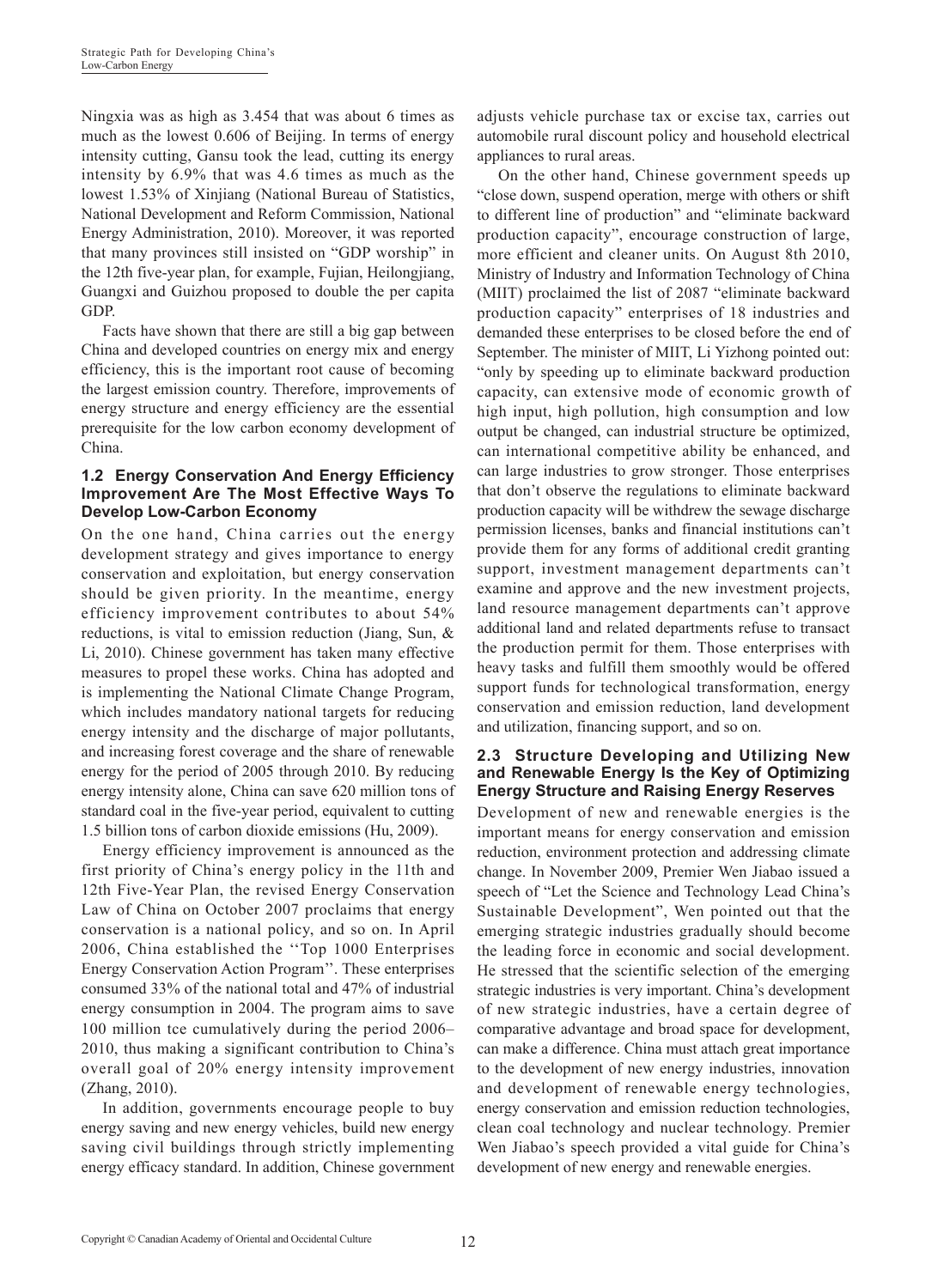Overall, China's energy situation is "rich coal, poor oil and lack gas". However, China's renewable energy is very plentiful. Wind power is currently enjoying the fastest growth in all power generation technologies in China, almost doubling the installed capacity every year since 2004. As a result, it has grown from 0.76GW in 2004 to 13.24GW in 2008. Some believe that China is on track to beat the government's current wind power target (30GW by 2020) by 200%. China now has the world's fourth largest wind power capacity after US, Spain and Germany. It is believed that China could reach 100–120GW by 2020 and up to 270GW in 2030 (Wang & Watson, 2010).

Meanwhile, Hydropower resource to be exploited in China is at the top of the world, wind power, biomass power, hydrogen energy and ocean energy are in the leading position as well. However, except hydropower is relatively well developed and utilized, the proportion of renewable energy is only 2%, far below the average value 8% of the international advanced level. Therefore, China should improve energy structure and develop cleaner energy and renewable energy energetically, such as wind energy, solar energy, biomass power, geothermal energy, tidal energy and nuclear energy so as to realize resources to be achieved lastingly and supplied sustainably.

| <b>Table 1</b> |                         |  |                                            |
|----------------|-------------------------|--|--------------------------------------------|
|                |                         |  | China's Renewable Energy Mid and Long-Term |
|                | <b>Development Plan</b> |  |                                            |

| Year | Hydropower/<br><b>GW</b> | <b>Biomass</b><br>power/ GW | Wind energy/<br><b>GW</b> |
|------|--------------------------|-----------------------------|---------------------------|
| 2005 | 117                      | 2.0                         | 1.26                      |
| 2007 | 145                      | 3.9                         | 12.2                      |
| 2010 | 190                      | 5.5                         | 5.0                       |
| 2020 | 300                      | 30                          | 30                        |

Note: GW is a unit of capacity in power generation, 1GW =1000MW (Jiang, Sun & Li, 2010)







#### **Figure 2**

**Strategic Path and Systematic Framework of China's New and Renewable Energy Development** Sources: Author's own photograph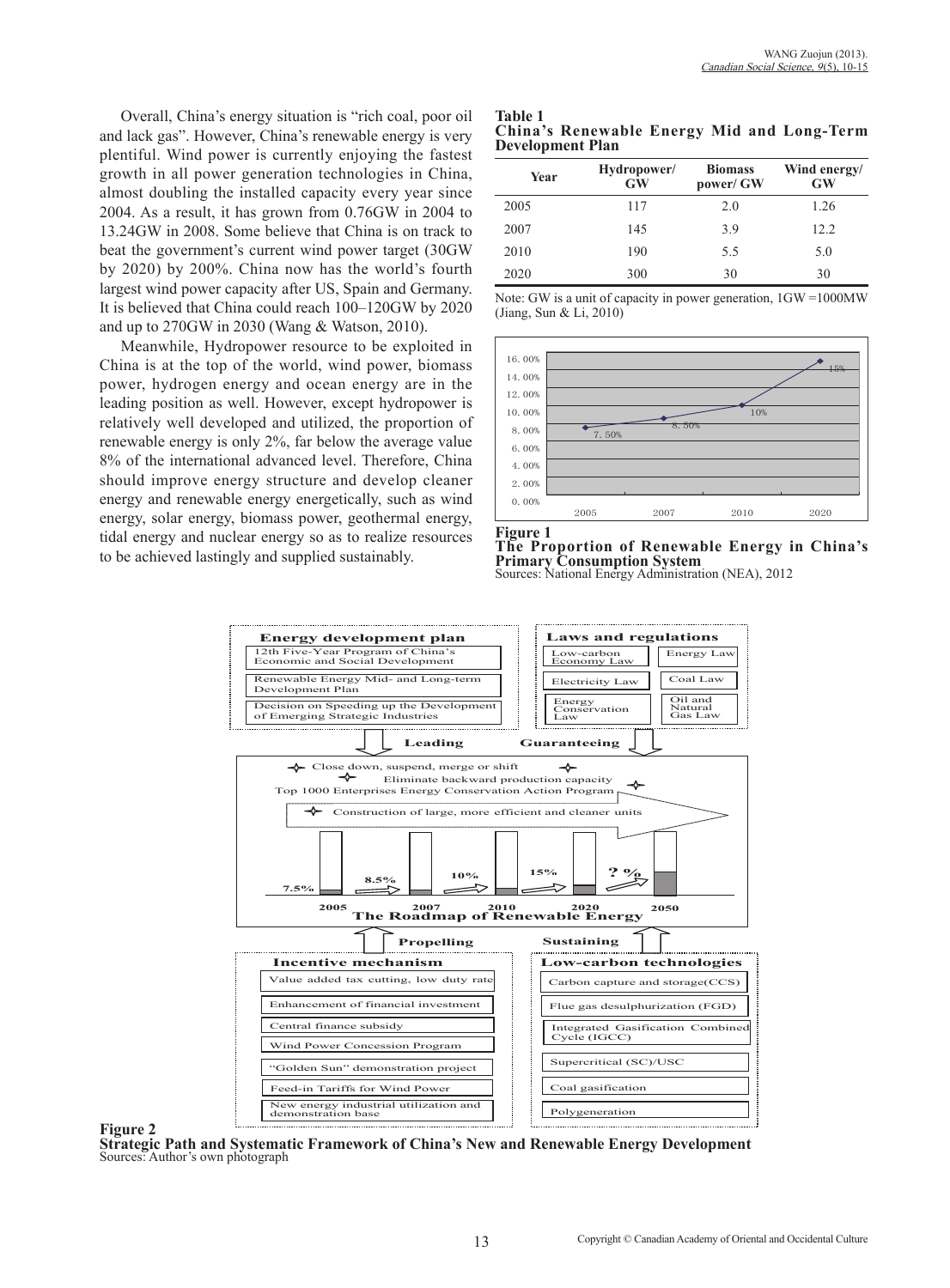According to renewable energy mid and long-term development plan, China has targeted alternative energy sources to meet 15% of the nation's energy requirements by 2020, up from 8.9% in 2008. This is a big step up from the previous goal of 10% by 2020. Under this ambitious government plan, China aims to have an installed capacity of 300 GW for Hydropower, 30 GW for wind power and 30 GW for biopower and to produce 10 million ton of ethanol and 2 million ton of biodiesel by 2020(Zhang, 2007b). It can be seen from the Table 1 and Figure 1, renewable energy proportion will account for 15% of the nation's primary energy consumption system by 2020, twice as much as that of 2005.

# **3. SAFEGUARD SYSTEM OF NEW ENERGY INDUSTRIES: LAWS, REGULATIONS AND INCENTIVE MECHANISMS**

First, China has enacted a serious of related laws and regulations to lead and propel development of new energy industries, such as Energy Law, Mineral Resources Law, Coal Law, Electricity Law, Cleaner Production Promotion, Low-carbon Economy Law, Oil and Natural Gas Law, Civil Nuclear Energy Law and Energy Public Utility Law. Meanwhile, the supporting regulatory documents of Renewable Energy Law, Energy Conservation Law (have been revised) is going to be constituted soon.

From October 15th to 18th, 2010, the fifth plenum of the 17th CPC central committee was held in Beijing. The plenum adopted the "CPC Central Committee's Proposal for Formulating the 12th Five-Year Program for China's Economic and Social Development (2011- 2015)". The plenum underscored the importance of developing strategic emerging industries and constructing modern energy industry. Moreover, in October 2010, China enacted the "The decision on speeding up the development and cultivation of emerging strategic industries" and defined 7 industries, namely, energy saving and environmental protection, new energy, new energy vehicles, new generation of information technology, biology, high-end equipment manufacturing and new material. Most of them are related with new and renewable energies.

Second, China's investment for new energy industries is increasing obviously in recent years. According to the research finding of Climate Change Research Institute of Australia, China has invested \$35 billion for clean energy in 2009, far higher than America's \$18 billion. Other findings also indicated that China's clean energy investment accounted for \$13.5 billion in the global \$38 billion, but America's investment decreased to \$4.4 billion in the third quarter of 2010.

Third, there are many incentive mechanisms to promote development of strategic emerging industries

in China. In July 2009, China implemented "the Golden Sun" demonstration projects to promote the solar energy industry. Through this program, the government will subsidizes 50% of investment costs for more than 500 MW of solar power capacity by 2011.

For developing wind power, Chinese government has carried out lots of encouraging mechanisms, include value added tax being cut in half, low duty rate, and duty free for equipments imported for renewable energy technologies. These measures made a large number of domestic wind power enterprise rise in the world, such as Sinovel Wind, Goldwind Science and Technology and Dongfang Electric. Meanwhile, China has carried out "Wind Power Concession Program" and "Feed-in Tariffs for Wind Power" as its basic strategy to further propel wind power development.

Last, Chinese government can promote development of new energy industries by building of new energy industrial utilization and demonstration bases so as to summarize the rule, realize scientific deployment and provide support for low-carbon economy. At present, there are many windmill and solar PV product bases in Xinjiang, Inner Mongolia, Shandong, Hebei, Tianjin and Wuxi. At the same time, China had planned 13 large hydropower bases, including upriver of Changjiang River, Wujiang River, Nanpanjiang Hongshui River, downriver of Yellow River, Western of Hubei province, Fujian, Zhejiang and Jiangxi district, and northeast seven hydropower bases with deep exploitation (Jiang, Sun, & Li, 2010).

Recently, Ministry of Finance, Ministry of science and technology, Ministry of Housing and Urban-Rural Development, and National Energy Administration promulgated the first 13 demonstration zones of centralized application on photovoltaic power generation, the list includes Beijing Yizhuang Economical Development Zone, Shanghai Zhangjiang High-tech Park, Sino-Singapore Tianjin Eco-city, Shenzhen Hightech Industrial Park, and so on. Chinese government will enhance the policies support strength to those application and demonstration projects of Golden Sun and Building Integrated Solar PV, the central finance will subsidize 50% of the agreement price to critical equipment.

## **CONCLUSION**

In summary, at present, nothing is more important than to promote low-carbon economy in China. It is high time to construct system framework and provide ideas and countermeasures for creating low-carbon economy ways with Chinese characteristics. Taking into account all systemic factors, we may safely reach the conclusion that the energy development system in China for low-carbon economy is fundamental. It is high time that governments put considerable emphasis on it and implement it as soon as possible.